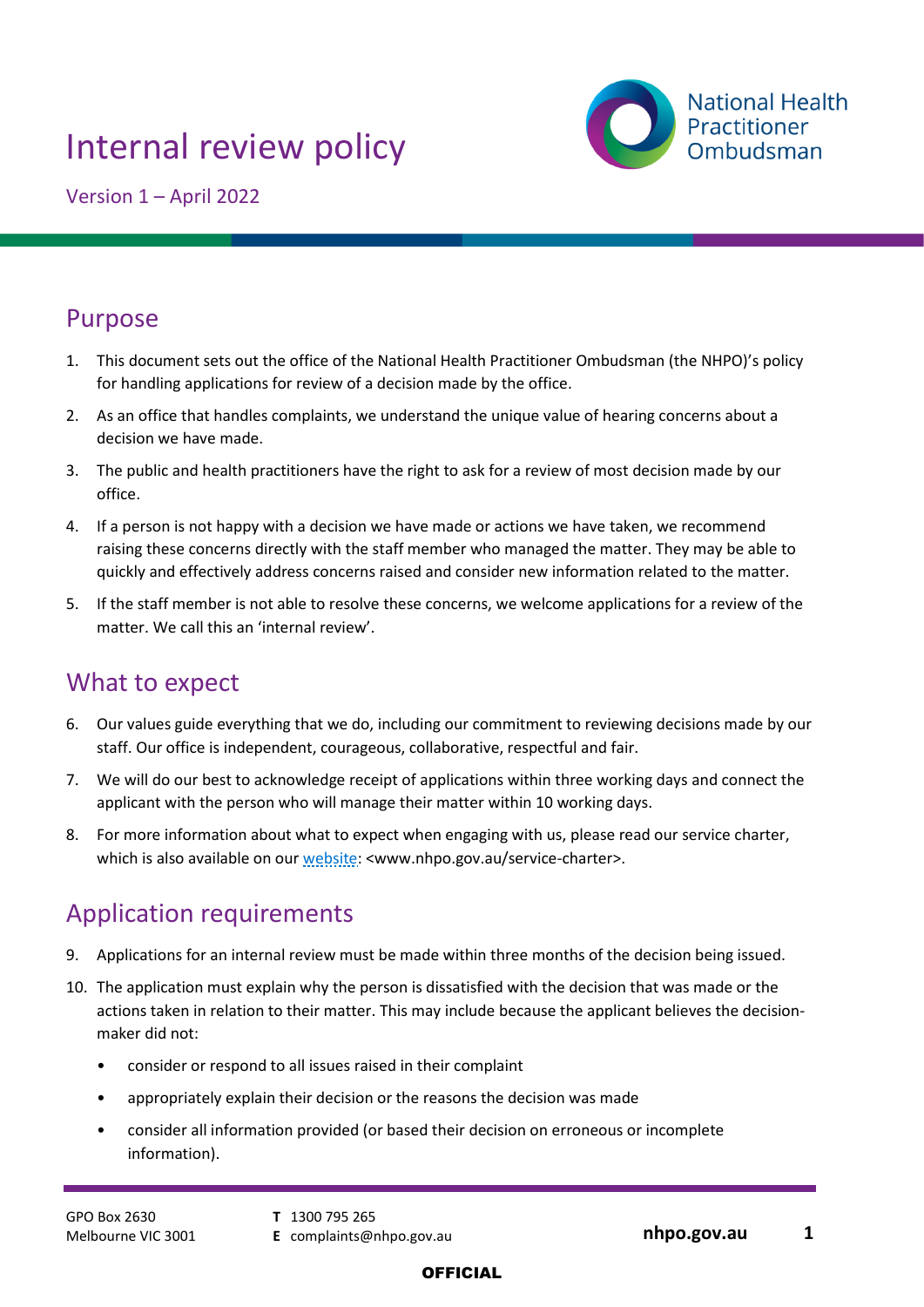11. We encourage applicants to consider what they are seeking from making an internal review application.

### How to apply

- 12. Applications for review are accepted by:
	- submitting a form on our website at <www.nhpo.gov.au/review-of-our-decisions>
	- emailing (ideally attaching a completed application form) [complaints@nhpo.gov.au](mailto:complaints@nhpo.gov.au)
	- mailing an application to National Health Practitioner Ombudsman and Privacy Commissioner, GPO Box 2630, Melbourne, Victoria, 3001
	- calling 1300 795 265 (a translating and interpreting service is available via 131 450). Our office hours are 9:00am to 5:00pm AEST, Monday to Friday (excluding public holidays). A voicemail service is also available

# Internal review process

- 13. All internal review applications are carefully assessed by a staff member who has not previously made a decision related to the complaint to decide if there is sufficient reason for a review.
- 14. We handle all applications in line with our service charter, values and legislation.
- 15. We generally progress applications through three stages: assessment, review and resolution.

#### Assessment

- 16. The application is first assessed by the staff member who considers whether the information provided by the applicant meets the internal review requirements.
- 17. If the application is not made within three months of the decision being made, the staff member will review the reasons provided for any delay. We will only consider granting an extension of time to make an application for an internal review in exceptional circumstances.
- 18. The staff member will then assess the information provided and consider whether there are sufficient grounds for a review, including whether the applicant raises new information about the matter.
- 19. Once the assessment is complete, the staff member can decide:
	- to speak with the applicant about alternative ways to achieve their goals, such as referring the applicant to an alternative organisation that may be better suited to addressing their concerns. For example, concerns about a decision made by a National Health Practitioner Board may be appellable to a court or tribunal.
	- to accept the application and begin the internal review. At this time, another staff member may be assigned to complete the review to ensure the most efficient use of office resources.
	- not to take any further action. This may be in necessary where there is evidence that the application has been made with the intent to cause harm, or where there is no substance or information to support the claims that have been made.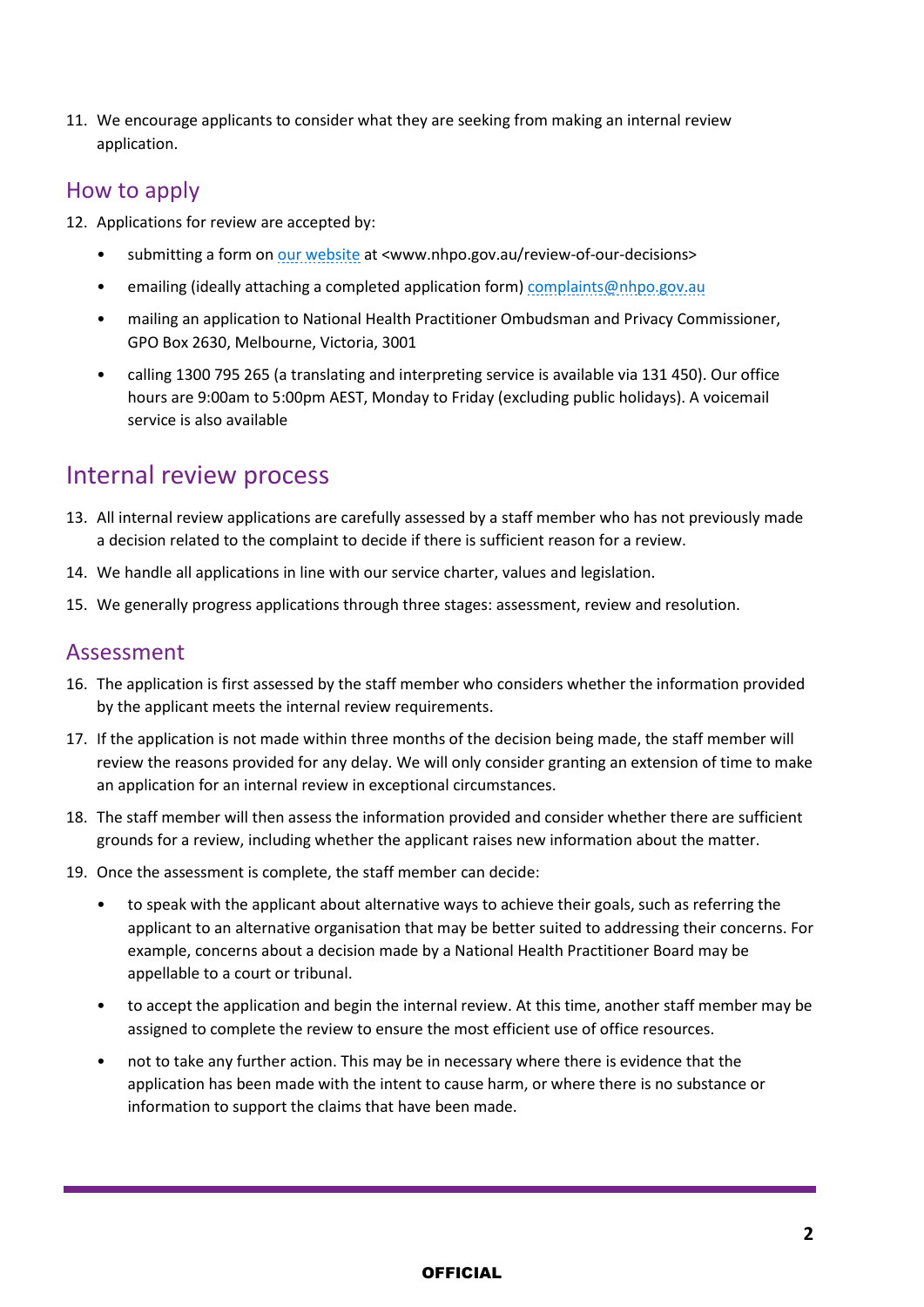20. The staff member who assesses the application will let the applicant know the result of their assessment in writing with a detailed explanation of why this decision was made.

#### Review

- 21. If the application is accepted, the staff member will begin the internal review.
- 22. The review will consider if:
	- all the issues raised in the complaint were appropriately addressed
	- the decision reached was reasonable based on the available information
	- the decision reached was adequately explained to those involved.
- 23. Reviews are generally conducted within three to six months. However, complex reviews may take up to nine months to be finalised.

# Resolution

- 24. After the staff member has completed their review, they will generally speak with those involved to discuss their findings, and based on this, how best to resolve the matter.
- 25. The potential outcomes of an internal review include:
	- the original decision being upheld
	- the original decision being changed.
- 26. The staff member who reviewed the matter will let the applicant know the result of their review in writing with a detailed explanation of why this decision was made.

# Internal review decisions are final

- 27. We will only assess a request for an internal review on one occasion.
- 28. Once a matter has been reviewed, there is no further avenue for appeal or review of the decision.

### **Privacy**

- 29. We collect and use information in line with our privacy policy. We:
	- use the information gathered through the application and review process to manage or resolve concerns, or to address issues arising from the review
	- may disclose it (either in data or a case study or story) in a de-identified format to the public.

#### Recording applications

- 30. All internal review applications are recorded in our case management system.
- 31. We record the following information:
	- the details of the applicant (and any details of those authorised to represent the applicant)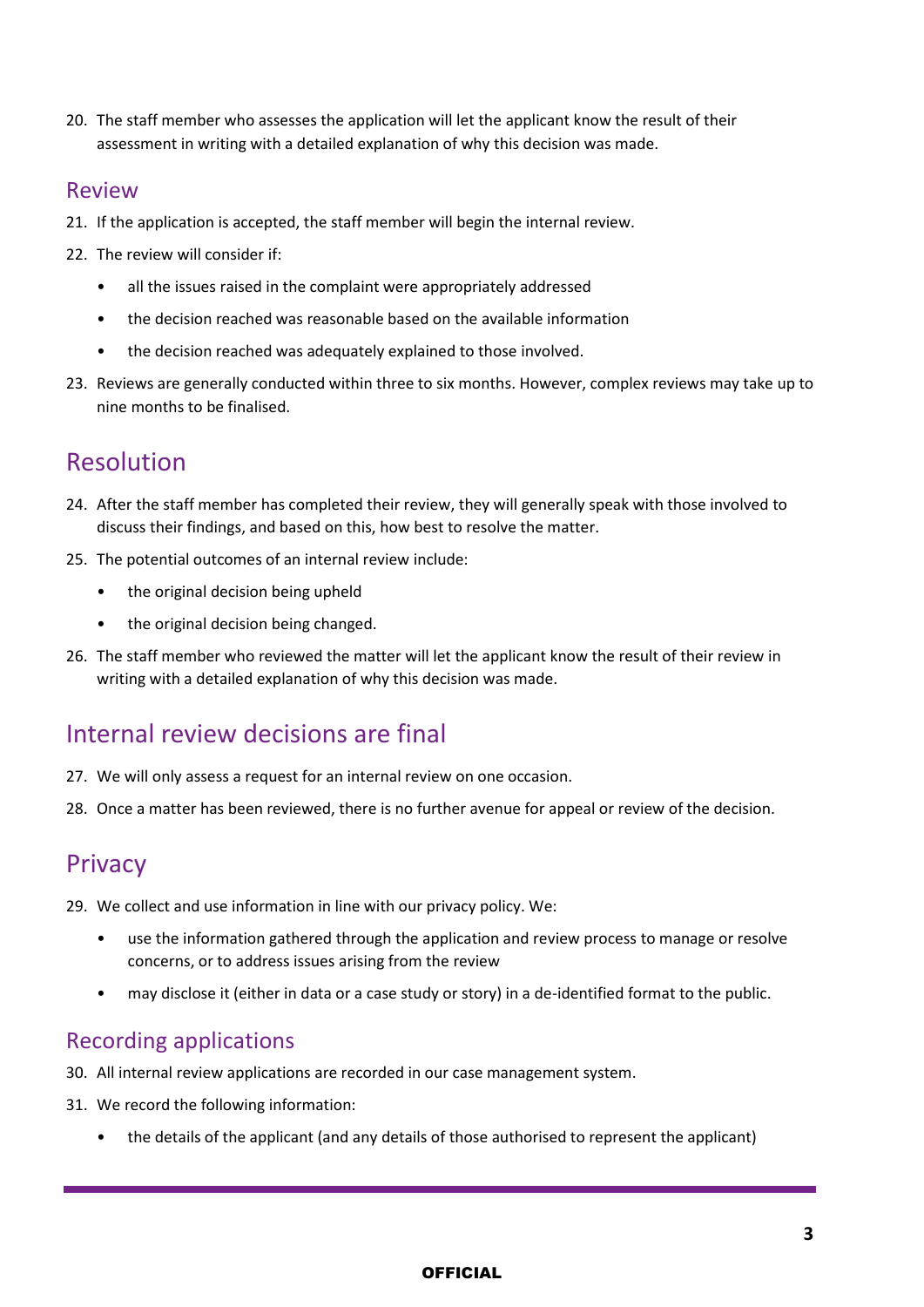- when and how we received the application
- descriptions of the concerns
- the issues raised (such as concern that not all information had been considered)
- the applicant's desired outcome (if known)
- the staff member responsible for handling the matter
- any action taken, including all contact and response times
- all correspondence, including emails and information provided by those involved
- the outcome of the matter, including any changes to the original decision
- any other information relevant to the matter, such as links to other concerns or applications the person has raised or made, or notes about the handling of the matter
- when the review was finalised.
- 32. Please contact our complaints and FOI team with any further questions about how we record applications for internal review (refer to 'How to apply' for contact information).

#### Reporting

- 33. We regularly report on our complaint handling work, including the number of internal review applications and feedback about our service delivery that we have received.
- 34. We also explain any service improvements we have made because of feedback provided to us in our annual report.

## Policy review

1. The Ombudsman and Commissioner will review this policy every three years in consultation with staff and relevant stakeholders.

| <b>Version</b>             | 1.0                     |
|----------------------------|-------------------------|
| Responsible work area      | Complaints and FOI team |
| Date introduced            | 19 April 2022           |
| Date/s modified            | N/A                     |
| Next scheduled review date | 19 April 2025           |

To receive this document in another format phone 1300 795 265, using the National Relay Service 13 36 77 if required, or [email our complaints](mailto:complaints@nhpo.gov.au) team <complaints@nhpo.gov.au>.

Authorised and published by the National Health Practitioner Ombudsman, 50 Lonsdale St, Melbourne.